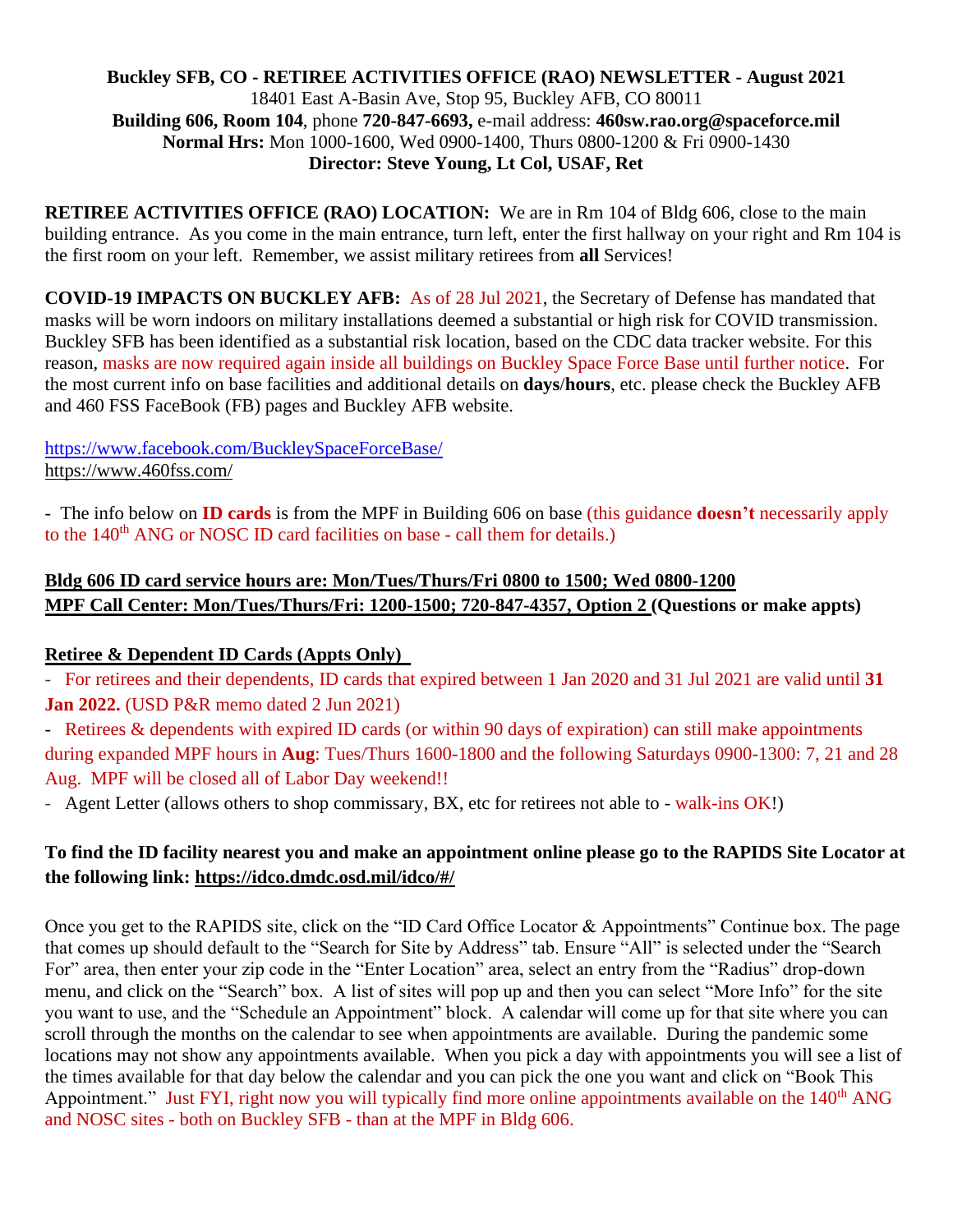**OBSERVANCES IN AUGUST:** 1 Aug - Air Force Day; 4 Aug - Coast Guard Day; 7 Aug - Purple Heart Day; 10 Aug - U.S. Dept of Defense birthday & Agent Orange Awareness Day; 14 Aug - Navajo Code Talkers Day; 16 Aug - National Airborne Day; and 29 Aug - Marine Corps Reserve birthday.

**RETIREE ACTIVITIES OFFICE (RAO) WEBSITE ADDS CUSTOMER SURVEY LINK:** On 16 July we added a customer survey link to our website (RAO Satisfaction Survey). We get very little feedback from customers we serve so we encourage everyone who has contacted us for support to provide feedback, and constructive criticism, by filling out the survey. We want to hear from you, and we welcome your suggestions on how we can improve our support! If you have used our services, please visit our website and fill out a survey. [Buckley Space Force Base > Units > Retiree Activities Office](https://www.buckley.spaceforce.mil/Units/Retiree-Activities-Office/)

**BUCKLEY SFB 2021 RETIREE APPRECIATION DAY (RAD) CANCELED:** On 8 July I met with Col Jackson and Col Chellgren to discuss the 2021 RAD. Based on a variety of factors I recommended we cancel the 2021 RAD which was scheduled for 29 Aug. They concurred with my recommendation so the RAD is officially cancelled again this year. We are already on the calendar at the Leadership Development Center (LDC) for Saturday, 10 Sep, 2022.

**"FAMILY DAY" ON FRIDAY, 3 SEPTEMBER:** Please remember that when Federal Holidays come on a Monday, the Friday before that holiday is normally designated a "Family Day", which results in some changes at base facilities. You should expect the  $6<sup>th</sup>$  Ave gate to base to be closed, the pharmacy may close early, the MPF may not be issuing ID cards, etc. One place you can look for the base impacts of Family Day, as the time gets closer, is the Buckley SFB Facebook page: [Buckley Space Force Base | Facebook](https://www.facebook.com/BuckleySpaceForceBase/)

**"INDEF" ID CARDS FOR DEPENDENTS TURNING 65 NOW A REALITY:** For many years spouses of military retirees got a new ID card when they turned 65 (due to Medicare eligibility) and then had to renew the ID every 4 years until they turned 75. On 21 Sep 20 the Undersecretary of Defense for Personnel and Readiness signed a memo changing this policy so spouses getting a new ID card at age 65 (or renewing one prior to age 75) are authorized an ID card with the expiration date listed as "INDEF", the same as is done for the military retiree. It took DEERS until July 2021 to get their software updated to reflect this policy, but it is now done!! So, now dependents turning 65 and getting a new ID card will have one **with an INDEF** expiration date.

**VIETNAM VETERANS MEMORIAL FUND (VVMF) - THE WALL THAT HEALS:** The VVMF is the nonprofit organization authorized by Congress in 1980 to guild a national memorial dedicated to all who served with the U.S. Armed Forces in the Vietnam War - the result was the Vietnam Veterans Memorial (commonly referred to as The Wall) in Washington, D.C. On Veterans Day 1996 the VVMF unveiled a three-quarter scale replica of the The Wall designed to travel thought the U.S. - The Wall That Heals. The Wall That Heals is scheduled to be on display in Brighton, CO from 2-5 Sep. For details see the following link: The Wall That Heals | [Brighton Colorado](https://www.brightonco.gov/1583/The-Wall-That-Heals)

What some may not know is VVMF also manages the "In Memory" program, created by Friends of the Vietnam Veterans Memorial in 1993. What is the In Memory program? Since the Vietnam War ended, thousands of Vietnam veterans have suffered and died due to Agent Orange exposure, PTSD and other illnesses as a result of their service. While legally the names of these individuals cannot be included on The Wall, the *In Memory* program enables the families and friends of these individuals the opportunity to have them be forever memorialized. A plaque on the grounds of the Vietnam Veterans Memorial site in Washington, D.C. that honors these veterans was dedicated in 2004 and reads: *In Memory of the men and women who served in the Vietnam War and later died as a result of their service. We honor and remember their sacrifice.* VVMF's mobile exhibit, [The](https://www.vvmf.org/The-Wall-That-Heals/)  [Wall That Heals,](https://www.vvmf.org/The-Wall-That-Heals/) includes the digital photos of all *In Memory* honorees from the state where the exhibit is on display. More than 5,000 veterans have been added to the *In Memory* Honor Roll since the program began. If you know of someone that passed away from an illness related to their service in Vietnam, and would like to apply to have them added to the *In Memory* Honor Roll, you can find information at the following link: [In Memory -](https://www.vvmf.org/In-Memory-Program/) [Vietnam Veterans Memorial Fund \(vvmf.org\)](https://www.vvmf.org/In-Memory-Program/)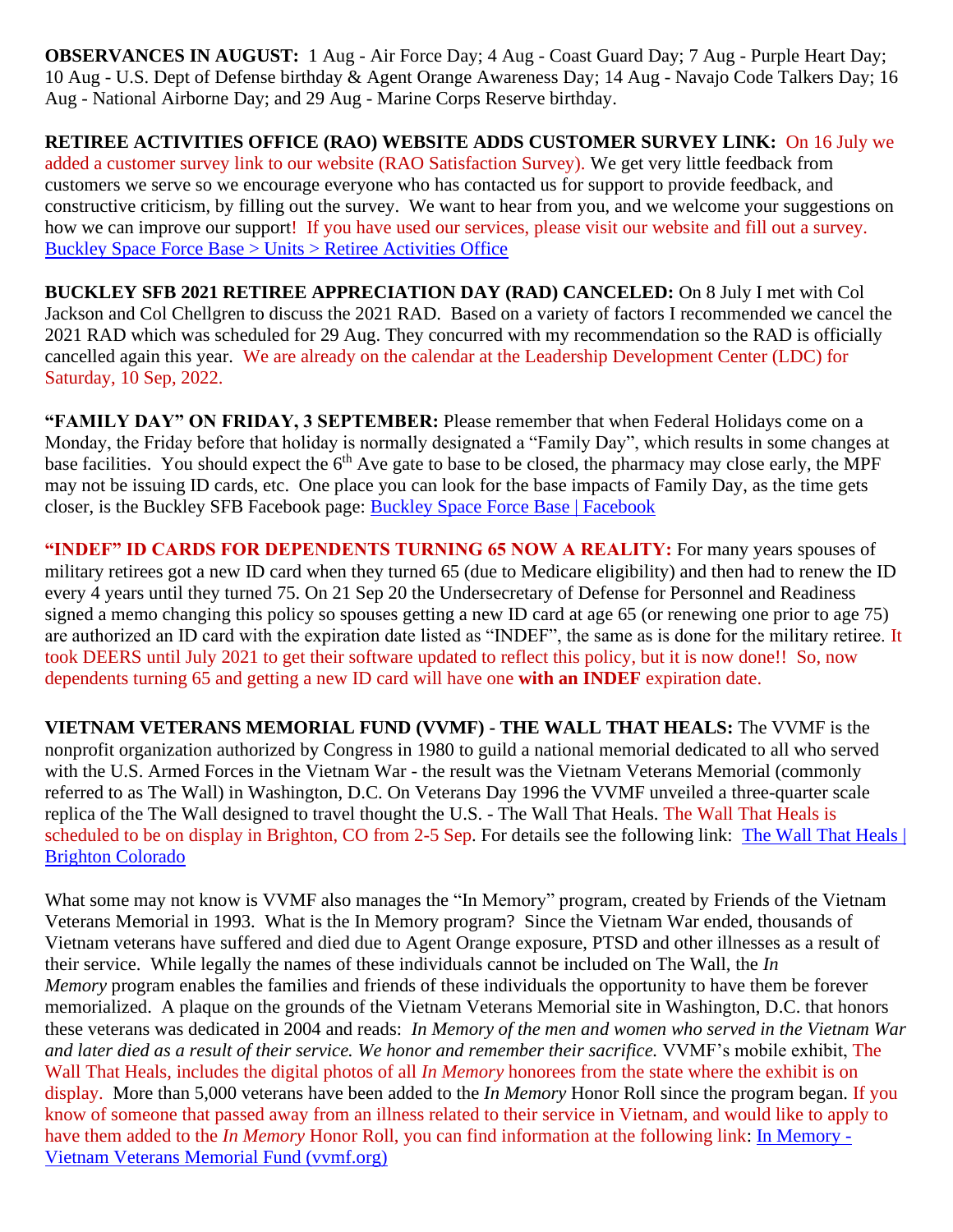## **TRANSITIONING TO MEDICARE-TRICARE FOR LIFE (TFL) WITH YOUNGER FAMILY**

**MEMBERS:** What happens to your spouse's health care plan when you transition to Medicare-TFL but they are not yet 65 years old? The spouse stays on their current Tricare plan, and a younger spouse alone under a TRICARE plan will convert to the single fee rate. If the younger spouse is combined with children, the family rate still applies. You can check with Defense Enrollment Eligibility Reporting System (DEERS) to ensure you are paying the proper rate. You should also know, the transition to Medicare-TFL by one spouse opens the Qualifying Life Event (QLE) window for the other spouse or family members. A QLE allows the spouse or family members to make a change to their TRICARE program outside the normal Open Season window. While your spouse may not want to make a change, if they did, they could change their plan (say from Prime to Select or vice versa). You get 90 days to make any such changes.

**COMMISSARY & BX PARKING LOT PROJECT - UPDATE:** As many of you know, this project started in April and all four phases were supposed to be completed at the end of June, but it is still in Phase I with the parking lot in front of the pharmacy blocked off. We realize this is a major inconvenience to elderly retirees, especially those using the pharmacy and those with mobility issues. A month ago, I contacted the Mission Support Group (MSG) Commander to get an update and he informed me of the problems the project encountered but indicated Phase I was expected to be completed by early July - obviously that has not happened. I contacted MSG again on 23 July for another update. He offered me the following update from Civil Engineering:

- After reviewing the work completed so far in Phase I it looks like a significant amount will have to be re-done to ensure an adequate fix.

- Local vendors are now experiencing an asphalt shortage, which is delaying the project any further.

- The original contract was for all 4 Phases to be completed by the end of September. At this point, we are still optimistic that we will be able to complete Phase I and Phase 2 (the areas directly in front of the Commissary and BX) this summer/fall before it gets too cold to pour asphalt.

 I asked MSG if CE would **remove** the fencing blocking off the parking in front of the pharmacy if Phase I & II are NOT completed before cold weather stops operations and he indicated he would pass that recommendation on to CE. The RAO realizes retirees have been living with this situation for 4 months now, we have made base leadership aware of the impacts it is having on retirees, and we continue to push for a resolution to the issue.

**COMMISSARY FEEDBACK OPPORTUNITY:** Protecting military retiree commissary benefits has been a priority of the Military Officers Association of America (MOAA) for decades. For example, in recent years, MOAA has fought to ensure any plans to merge the commissary and exchange systems keep the shopping benefit strong and prioritize beneficiaries over savings. As MOAA works to provide DeCA officials with feedback on these efforts, they would like to hear from actual customers regarding what's changing at their store and what issues they see as critical to maintaining and improving your shopping benefit. Even if you are **not** a regular commissary user, they want to hear from you. They would like to know why you don't use your local commissary, what the commissary could do to get your business back, what your local private-sector groceries are doing that you wish the commissary did, etc. You can share your experiences, both good and bad, by sending an email to [legis@moaa.org](mailto:legis@moaa.org?subject=Commissary) with the word "commissary" in the subject line. This is an opportunity for you to make an input and help improve the commissary shopping experience better for all eligible patrons.

 For those who don't know already, you can access the current commissary sales flyer online by going to the following link: [Home | Commissaries](https://www.commissaries.com/) Once on the page, click on the "Sales Flyer" banner in the upper right of the page, then click on "Confirm Your Privileges", fill out the info on the form, and click "Submit." You can then click on the link to see a PDF file of the latest sales flyer.

**COMMISSARY TO IMPLEMENT CLICK 2 GO CURBSIDE SERVICE:** Commissary CLICK2GO, the Defense Commissary Agency's new online ordering/curbside delivery service, is coming to the Buckley SFB Commissary August 9, 2021. Customers will be able to plan, order and pay for their purchases on-line and then just drive to the store to get them without having to get out of their vehicle according to Ester Garcia, store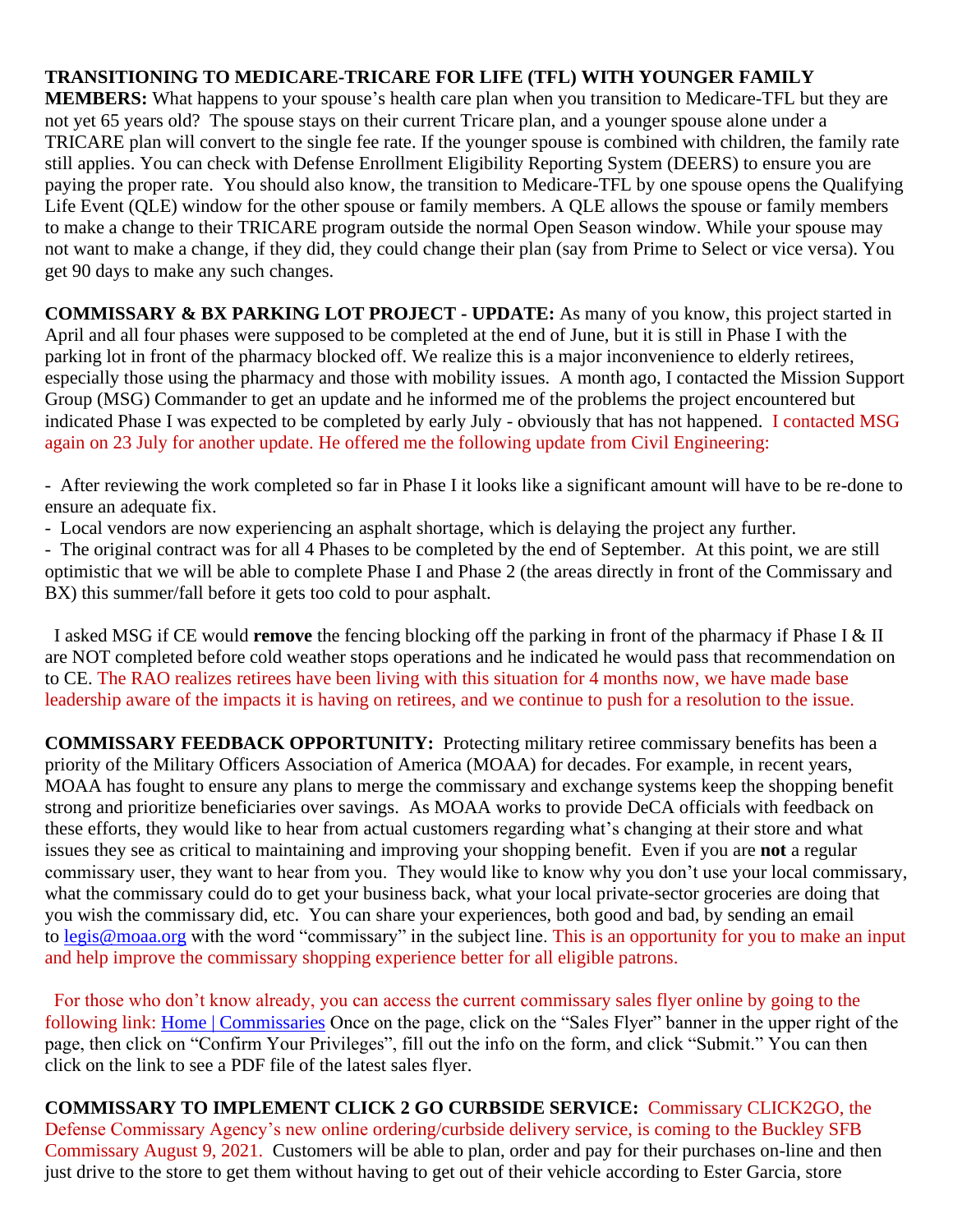Director. Customers can use a computer or mobile device to make their orders online, where they select from commissary products offered based on the store's stock assortment. After products are selected, the shopper selects a pickup time and pays for their order. At their appointed time they park in designated parking spaces where commissary workers bring their groceries to their vehicle. Information on how the service works is found on [www.commissaries.com](http://www.commissaries.com/) with dedicated sections such as ["How CLICK2GO Works.](https://commissaries.com/how-CLICK2GO-works)" First-time customers will need to create an account to use this feature.

**BUCKLEY SFB INSTALLATION EXERCISE 9-13 AUGUST:** Buckley Garrison is scheduled to conduct a base-wide exercise during the week of 9-13 Aug 2021. During these exercises, the public may hear alarms, see emergency vehicles using sirens and lights, first responders in protective equipment, and traffic may be impacted by these scenarios (they sometimes close the gates to inbound/outbound traffic, etc). You should be advised that these are just training simulations. If you have any questions, please contact the Buckley Garrison Inspector General's Office at 720-847-9187 or the Public Affairs Office at 720-847-9226.

**36th SPACE SYMPOSIUM VOLUNTEER OPPORTUNITY:** The 36th Space Symposium will be held at the Broadmoor Hotel in Colorado Springs from 23-26 August 2021. They typically utilize around 300 volunteers and still need many volunteers to support the 4-day long program. Volunteer opportunities range from supporting registrations to entry control & zone leads with morning, afternoon, and evening shifts available. When I got their e-mail they were hoping to get at least another 130 volunteers. Volunteers will be able to tour the exhibit centers and also sit in on speaker sessions. For more information you can contact Jennifer Walters at 719-576-8000 or [jwalters@spacefoundation.org](mailto:jwalters@spacefoundation.org)

**SUBMIT A CUSTOMER SURVEY FOR FORCE SUPPORT SQUADRON (FSS) FACILITIES:** If you are not aware, you can submit a customer survey for FSS facilities you may use, like the fitness center, outdoor rec and the MPF. Just click on the link provided here, select the facility you used, fill out the survey and click submit. This is a good way for you to provide your feedback, comments, concerns, and suggestions.  $ICE - 460 FSS$  $ICE - 460 FSS$ 

**GENESIS PATIENT PORTAL IMPACTS PHARMACY PRESCRIPTION ACTIVATION PROCESS:** For base pharmacy users that don't know already, with the change from the Tricare Online Patient Portal to the Genesis Patient Portal in late April, you lost the capability to "activate" your prescriptions online, which had only been available to you since mid-January. So, once again, the only way to "activate" prescriptions is to visit the pharmacy in person or call the "activation" number on the phone and talk to a technician. Many of you have mentioned the lengthy on-hold times you've experienced using the phone call in procedure, being cut off after waiting for extended periods, etc. I have made Med Group and Pharmacy leadership aware of my concern regarding this step backwards and will be discussing it at the next Patient & Family Partnership Council meeting. The RAO will do what it can to have this capability added to the Genesis Patient Portal.

**NEW PHARMACY HOURS:** As of 21 June, the pharmacy implemented the following new hours: Mon-Tues 0800-1630; Wed 0800-1130; Thurs-Fri 0800-1630. Please remember holidays, family days, etc. can impact these hours so you can always check the Buckley SFB Facebook page for the latest info on hours.

**LEGAL OFFICE OPENS "LIMITED SERVICES" FOR RETIREES & DEPENDENTS:** The first appointments to have wills done for military retirees and their dependents will be on Thursday, 8 July 2021. This is the beginning of the period where legal will once again begin providing **limited** legal assistance services for military retirees and their dependents. W**ills** for retirees and dependents will **only be done on Thursdays of each week from 1300 to 1500 and you must have an appointment**. For notary services and powers of attorney, walkins for retirees are available on Mondays and Wednesdays from 0800-1200. Retirees have the option of conducting their legal assistance appointment by telephone or in person. Legal expects the will appointments to fill up very quickly and they will **not** have a "waitlist." Thus, legal may ask that retirees call back in 2-3 weeks to check for open appointments once they are booked for several weeks. Prior to scheduling an appointment for a will, medical directive or power of attorney, legal will **require a ticket #** or worksheet, as well as your DoD ID Number which is located in the lower right front of the old (DD Fm 2) ID card (10-digit number). You can obtain a ticket # from the AF legal assistance website at [U.S. Air Force Legal Assistance \(AFLASS\)](https://aflegalassistance.law.af.mil/lass/lass.html) when you go to the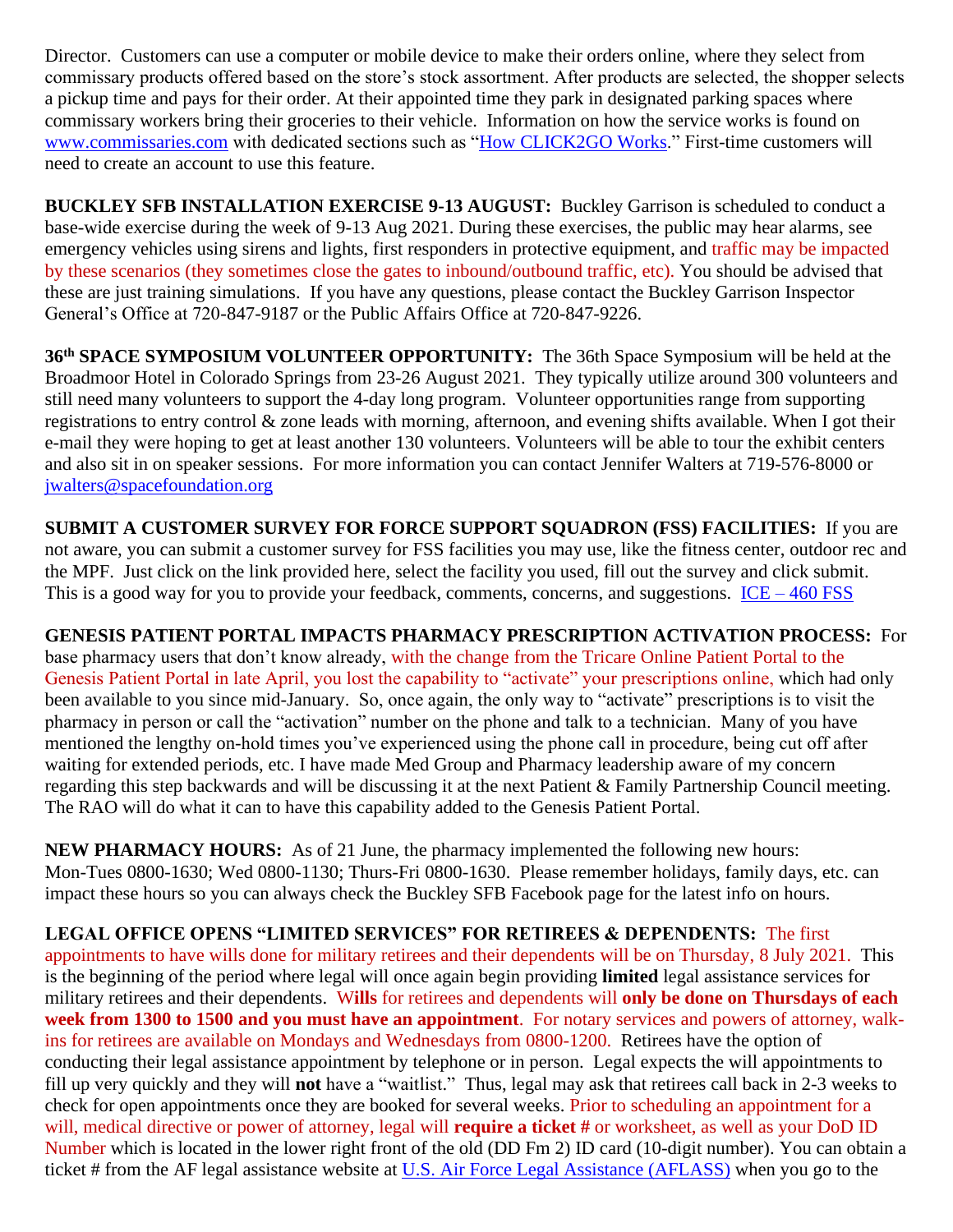site to fill out the required information for whatever document it is you want completed. If you call legal to make an appointment, they will **not** give you an appointment unless you have the ticket number issued by the website. For any questions call base legal at 720-847-6444.

## **VA NATIONAL CEMETERIES NO LONGER RESTRICTING GATHERING SIZES AT COMMITTAL**

**& MEMORIAL SERVICES:** The U.S. Department of Veterans Affairs' (VA) National Cemetery Administration (NCA) recently announced it would lift all restrictions on gathering sizes at committal and memorial services in VA national cemeteries starting on Wednesday, May 26, 2021. Prior to that, the NCA announced it had adjusted its rules for visitors and staff members in accordance with the CDC's new guidance, Interim Public Health Recommendations for Fully Vaccinated People. Fully vaccinated persons are no longer required to wear masks and physically distance themselves while at a national cemetery.

 Consistent with the new CDC guidance, NCA still requires persons who are not fully vaccinated to practice the safety procedures recommended by the CDC, such as wearing face coverings and maintaining physical distancing, while visiting a cemetery or attending a service.

For more information, please visit the NCA website, https://www.cem.va.gov or contact your local national cemetery

**PHARMACY - PATIENT ADVOCATE E-MAIL ADDRESS:** As you know, pharmacy patient advocates are available to hear your comments and concerns related to pharmacy operations. There are forms available in the pharmacy for you to submit comments to them, but with the pandemic you don't have access to those. The pharmacy has established an e-mail inbox for the patient advocates so you can now e-mail them directly at the pharmacy patient advocate org box: [usaf.buckley.460sw-mdg.mbx.pharmacy-patient-advocate@mail.mil](mailto:usaf.buckley.460sw-mdg.mbx.pharmacy-patient-advocate@mail.mil) .

**WHERE CAN I GET RID OF UNUSED/UNWANTED MEDICATIONS?** Do you have unused/unwanted medications you are trying to dispose of safely/properly? The Buckley SFB pharmacy does have a drop box in the lobby to take your unwanted medications. If that is not convenient for you, you can locate other places using the following link: Colorado Household Medication Take-Back Program | Department of Public Health & [Environment](https://cdphe.colorado.gov/colorado-medication-take-back-program) You can also try the following links: [Medication Disposal Near Me | CVS Pharmacy](https://www.cvs.com/content/safer-communities-locate) [Safe medication disposal | Walgreens](https://www.walgreens.com/topic/pharmacy/safe-medication-disposal.jsp) [Drug Drop Box | Littleton CO \(littletongov.org\)](https://www.littletongov.org/city-services/city-departments/police-department/programs-services/drug-drop-box)

## **HOW TO CREATE A MYPAY ACCOUNT WITH DEFENSE FINANCE & ACCOUNTING SERVICE**

**(DFAS):** If you don't have a MyPay account with DFAS I recommend you create one. With your own account you can download your Form1099 for taxes, print a copy of your Retiree Account Statement (RAS), set up beneficiaries for Arrears of Pay, update your mailing and e-mail address, adjust federal and state withholding for taxes, etc. You start by requesting an initial password on the myPay homepage [\(myPay Web Site \(dfas.mil\)\)](https://mypay.dfas.mil/#/) using the "Forgot or Need a Password" link. The password will be mailed to the address you have on file with DFAS and you will receive it in about 10 business days. Once you receive your password in the mail, you return to the myPay homepage and log in with your social security number and the password you received in the mail to create your myPay profile. DFAS has a downloadable step-by-step Get Started Guide to myPay on their website and a how-to video on the DFAS YouTube channel. For additional info on obtaining a MyAccount you can visit: <https://www.dfas.mil/retiredmilitary/manage/mypay/>

**VETERANS ADMINISTRATION (VA) NEW WEB FEATURE & PHONE NUMBER:** The VA has launched a new web feature and new phone number designed to ease frustrations faced by veterans trying to connect with services and resources.

Beneficiaries can now update their contact information via their [VA.gov](https://www.va.gov/change-address/) profile, and the change will synchronize across VA networks. Veterans can enter demographic information - including a phone number, email addresses, home addresses, and disability ratings *one time* and have it change across networks addressing health care, disability compensation, pension benefits, claims/appeals, and the Veteran Readiness and Employment (VR&E) program. Previously, if a veteran needed to change any demographic information, they were required to call *each individual VA network* where that information is on file. (Veterans still must connect with separate offices to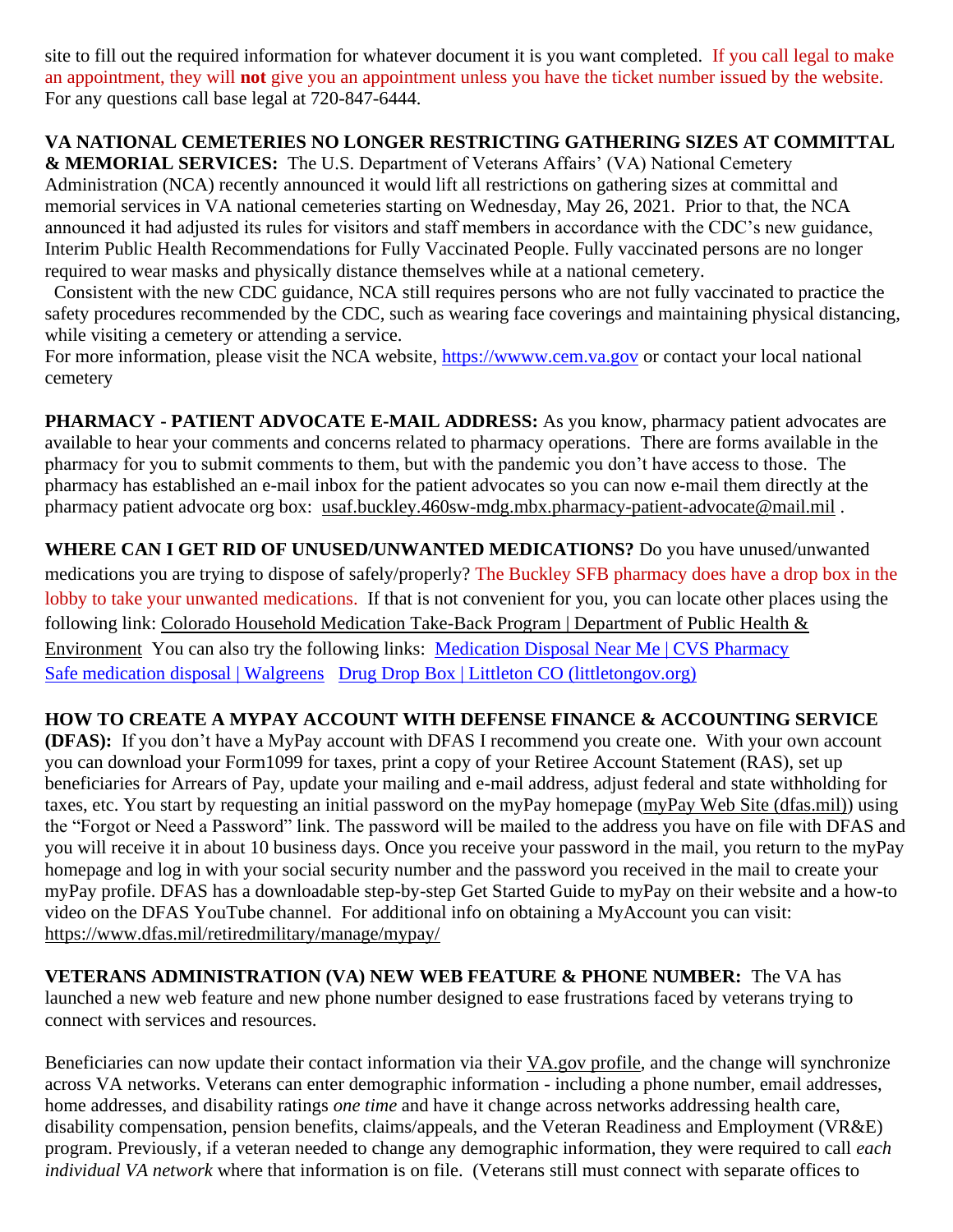change details regarding education and home loan benefits, CHAMPVA, Veterans' Mortgage Life Insurance, and The Foreign Medical Program.) Step-by-step instructions on changing your address are available at this [link.](https://www.va.gov/change-address/)

The administration also has officially launched the **My VA hotline**, which will serve as the starting point to all VA contact centers and will help veterans find the right person to address their needs. Veterans can call 1-800- MyVA411 (1-800-698-2411) with the option to press 0 to be immediately connected with a customer service agent to answer questions or connect to the appropriate VA expert. The hotline operates 24 hours a day, 365 days a year. Please remember you always have access to local Veteran Service Officers (VSOs) here in CO. Locate the one closest to you using the following link:<https://www.colorado.gov/pacific/vets/county-veterans-service-offices>

The VA also maintains the Veterans Crisis Line at 1-800-273-8255, by chat at [veteranscrisisline.net](https://www.va.gov/opa/pressrel/pressrelease.cfm?id=5588) and by text message at 838255. The VA also maintains the White House VA Hotline at 1-855-948-2311 which can be used "for Veterans and their families to share compliments and concerns," per the release.

**MILITARY BENEFITS BY STATE:** The "MyArmyBenefits" website has a map that allows you to view the benefits available to you by each U.S. state or territory. You just click on a specific state on a map or select it from the drop-down menu. State benefits include tax benefits, education benefits, employment benefits, health insurance benefits, and more. Each fact sheet contains details of the benefits available and eligibility to the military member and family members. You can check out the site at the following link: [https://myarmybenefits.us.army.mil/Benefit-](https://myarmybenefits.us.army.mil/Benefit-Library/State/Territory-Benefits)[Library/State/Territory-Benefits](https://myarmybenefits.us.army.mil/Benefit-Library/State/Territory-Benefits)

**BUCKLEY SFB AGENT LETTERS - WHAT ARE THEY?** Did you know if you are a family member of an elderly military retiree, or their surviving spouse, that has trouble getting around on their own you may be able to get authorization to shop for them, as their "agent", at the commissary, exchange and base pharmacy? You will require a letter from the care provider of the retiree/surviving spouse, which you will then take to the MPF in Bldg 606, where you (the "agent") and the retiree/surviving spouse will fill out a "Commissary/AAFES/MWR Escort Authorizations" form. You will need two forms of ID, the agent's driver's license the sponsors military ID. Once the form is completed you will be issued an "Agent Letter" which you will take to the Visitor Control Center (VCC) by the  $6<sup>th</sup>$  Ave gate and Security will issue you a card/letter which will allow you to access the base and use those facilities without your retiree/surviving spouse being with you. For any questions, or more details, on this process please contact the MPF at 720-847-6974 (per the above form).

**CASUALTY ASSISTANCE:** If you know of a recently deceased military retiree, surviving spouse of a military retiree or a veteran who was receiving a disability payment from the U.S. Department of Veterans Affairs (VA) the RAO can provide guidance making the necessary notifications. For those receiving a military pension, Survivor Benefit Plan (SBP) payments, VA disability payments or Dependency and Indemnity payments notifications must be made to the Defense Finance & Accounting Service (DFAS), VA, etc. The RAO can put you in touch with the Buckley AFB Casualty Assistance Representative (CAR), provide you with a "checklist" to help guide you through process, provide you with phone numbers and websites for various organizations, etc. Please contact the RAO (720-847-6693) with any questions.

**WEBSITE TO SUBMIT SURVEYS & SUGGESTIONS ON BUCKLEY SFB SERVICES:** The following link below will take you to the Buckley AFB ICE site: [https://ice.disa.mil/index.cfm?fa=site&site\\_id=385](https://ice.disa.mil/index.cfm?fa=site&site_id=385) On this site you can select which base Service you want to comment on (Health, Personnel Services, Recreation, etc) then select the desired area to a specific survey you can fill out. On the survey form will be a place for "Comments and Recommendations for Improvement." While there is no specific listing for the base pharmacy you can select "Health" then "460<sup>th</sup> Medical Group (Buckley SFB)" and use that survey form. For 460<sup>th</sup> FSS facilities (Fitness Center, MPF, Outdoor Rec, etc) you can use the following link to submit a customer survey: [ICE](https://www.460fss.com/ice/)   $-460$  FSS

**EMPLOYMENT SERVICES FOR VETERANS:** Arapahoe/Douglas Works! (A/D Works!) Workforce Center is a member of the Colorado Department of Labor and Employment and provides a variety of no-cost services to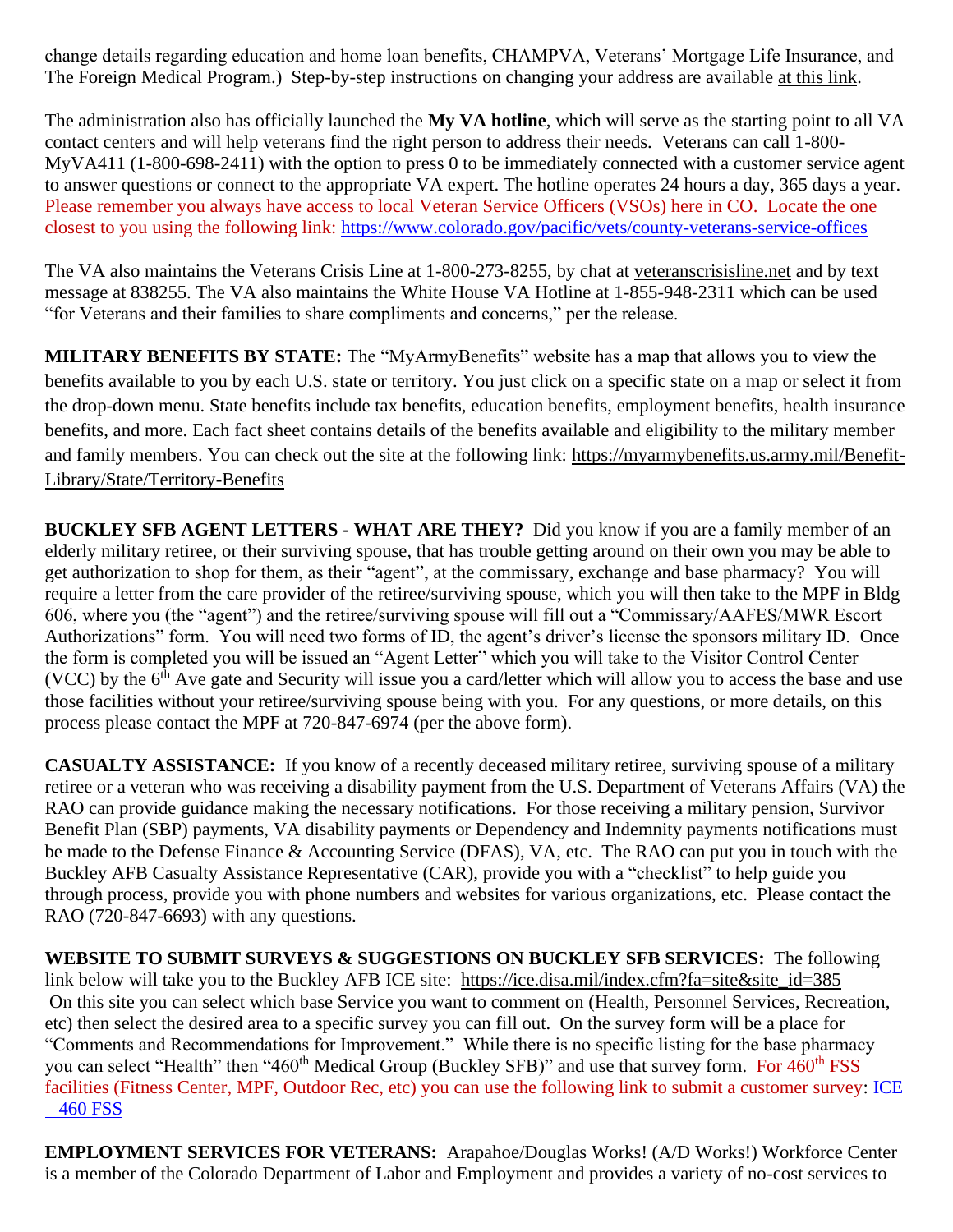veteran job seekers; resources and workshops for a self-directed job search, one-on-one employment counseling, customizing resumes, referrals to other state and federal agencies and training assistance. For more information you can visit their website at<http://www.adworks.org/>Just FYI, there is an A/D Works! Veterans Employment Specialist that works several days a week in Bldg 606 on base (when non-mission essential personnel are allowed back in their offices on Buckley AFB). For more info you can also contact the AD Works! Call Center at (303) 636-1160 and ask to be contacted to a Veterans Employment Team Member.

**ASKDFAS WEBSITE AVAILABLE:** DFAS has the askDFAS website available with a specific category for "Retirees and Annuitants." When you click on that category you will find general categories related to MyPay, mailing address, tax statements, reporting a retirees death, arrears of pay, etc. This site allows you to submit questions to DFAS via e-mail instead of using the customer service number so some may find it more convenient. You can check it out at<https://www.dfas.mil/dfas/AskDFAS/>

**HAVE YOU EXPERIENCED UNSATISFACTORY SERVICE FROM THE RAO?** We are staffed completely with volunteers who do their very best to help with your issues. While we always strive to provide you with the best possible support, we realize there may be times you experience what you consider to be unsatisfactory customer service when you contact the RAO. Perhaps you never received a response to a voice mail/e-mail you left, you got inaccurate information regarding a question you had or the person who helped you was unable to provide an adequate answer to your question. If you are ever dissatisfied with the support you get from the RAO please contact the RAO Director to discuss the situation. The best way to reach me is via my home e-mail - [elkfive@centurylink.net.](mailto:elkfive@centurylink.net)

**RAO VOLUNTEERS NEEDED:** We currently have only 7 permanent RAO volunteers that support our "Help Desk" (720-847-6693) which, when all volunteers are available, means the office has someone present during some hours of the morning and afternoon Mon-Fri. You can leave a voice mail anytime, and we check Voice Mails frequently to return calls. We can still find time slots during the week to use one or two volunteers. If you think you might be interested, or just have questions, please contact me (Steve Young) at my home e-mail [elkfive@centurylink.net.](mailto:elkfive@centurylink.net)

**COAST GUARD NATIONAL RETIREE HELP DESK (NRHD) HOTLINE:** For any questions a retiree or retiree spouse has regarding benefits (other than those related to pay) such as health care issues, assistance obtaining important forms and/or papers, etc. call 1-888-224-6743 or e-mail [nrhdesk@gmail.com.](mailto:nrhdesk@gmail.com) For questions concerning pay call 1-866-772-8724 or e-mail [ppc-dg-customercare@uscg.mil.](mailto:ppc-dg-customercare@uscg.mil)

**CORRECTING & REQUESTING MILITARY RECORDS:** On 5 Apr 2021 the Department of the Air Force debuted a new website for past and present Airmen and Space Guardians to correct their military records. To make the portal accessible to both active-duty and retired service members, the website does **not** require a Common Access Card (CAC). Instead, a unique e-application number will be provided to track each case. While members can still submit applications via mail, processing times may be slower. Members can use their unique eapplication number to check the status of their application, whether it was submitted online or via mail.

The application portal has a decision tree that guides members through the process of figuring out which board they should apply to and determine their eligibility to apply based on their service and the issue they're trying to get corrected for the records.

Members, and those submitting on their behalf, can submit applications and supporting documents to four boards: The Air Force Board for Correction of Military Records, Air Force Discharge Review Board, Department of Defense Discharge Appeal Review Board and Department of Defense Physical Disability Board of Review.

The records correction website is at **[https://Afrba-portal.cce.af.mil](https://afrba-portal.cce.af.mil/)**.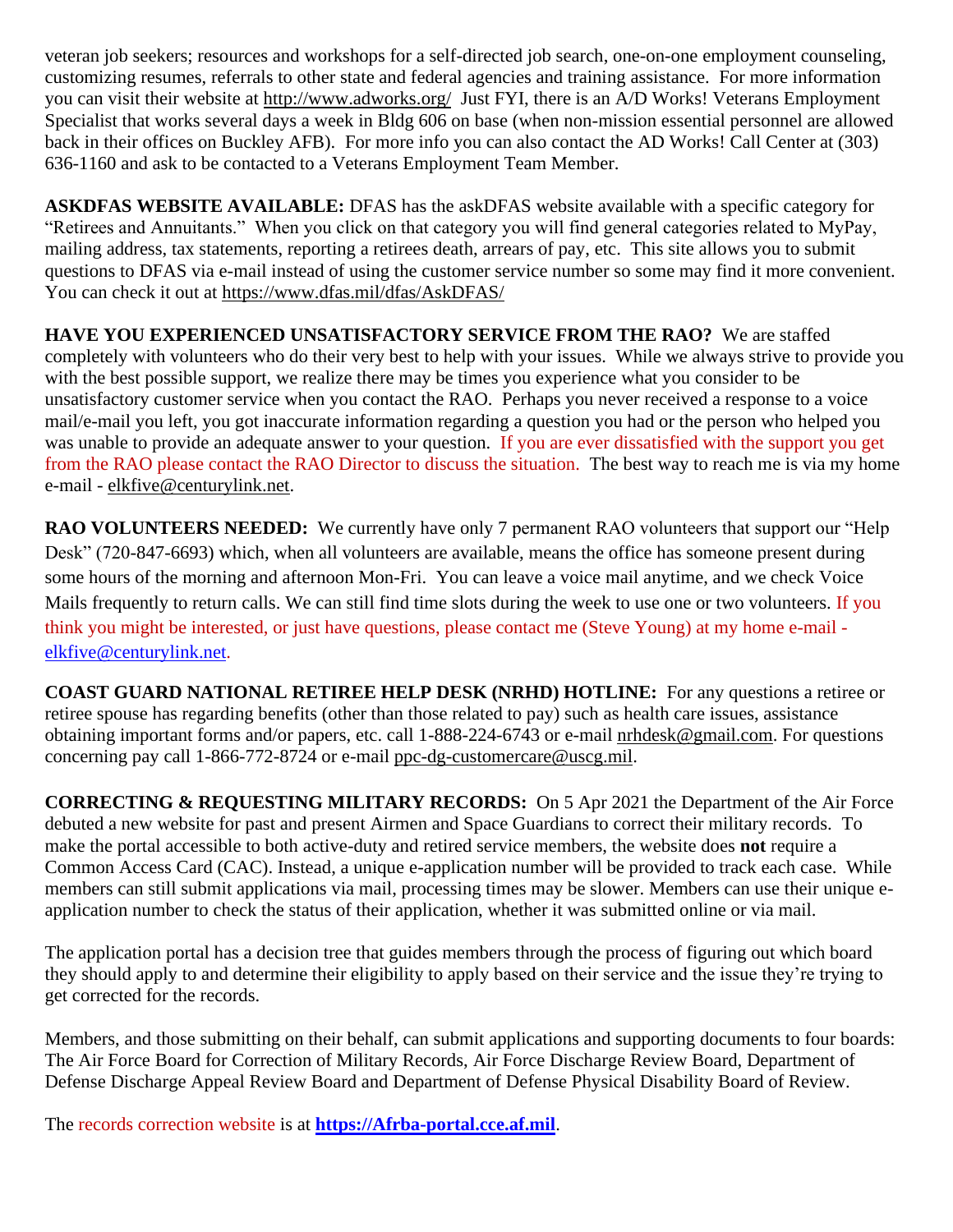In many instances, records that are available in electronic formats may also be accessed directly by veterans, without involvement from National Personnel Records Center (NPRC - 866-272-6272). We understand these are **not** CAC card sites and all you need is a DS Logon or ID.ME account. Basically, each of the options listed here are veteran's self-service portals for VA claims, VA healthcare and retiree DFAS pay. Some options are below:

Department of Veterans Affairs (VA) eBenefits application at [https://www.ebenefits.va.gov/ebenefits/homepage](https://gcc02.safelinks.protection.outlook.com/?url=https%3A%2F%2Fwww.ebenefits.va.gov%2Febenefits%2Fhomepage&data=04%7C01%7CJMedina%40arapahoegov.com%7C4ba6a9bb0f614d20689d08d8f4881a52%7C57d7b626d71d47f684c1c43bda19ba16%7C1%7C0%7C637528212705904594%7CUnknown%7CTWFpbGZsb3d8eyJWIjoiMC4wLjAwMDAiLCJQIjoiV2luMzIiLCJBTiI6Ik1haWwiLCJXVCI6Mn0%3D%7C1000&sdata=hXw9dmDwVyyfMT6CLAKjNC7ErxQaRPjSNwpBd6NAZQE%3D&reserved=0)

Department of Defense milConnect application at [https://milconnect.dmdc.osd.mil/milconnect/](https://gcc02.safelinks.protection.outlook.com/?url=https%3A%2F%2Fmilconnect.dmdc.osd.mil%2Fmilconnect%2F&data=04%7C01%7CJMedina%40arapahoegov.com%7C4ba6a9bb0f614d20689d08d8f4881a52%7C57d7b626d71d47f684c1c43bda19ba16%7C1%7C0%7C637528212705914549%7CUnknown%7CTWFpbGZsb3d8eyJWIjoiMC4wLjAwMDAiLCJQIjoiV2luMzIiLCJBTiI6Ik1haWwiLCJXVCI6Mn0%3D%7C1000&sdata=Eov1Utj64StS5R1dMb%2F4BZh07Y6ue08qLBwOJlppgzs%3D&reserved=0) .

Modern military medical records may be accessed through the VA's Blue Button application at [https://www.va.gov/health-care/get-medical-records/.](https://gcc02.safelinks.protection.outlook.com/?url=https%3A%2F%2Fwww.va.gov%2Fhealth-care%2Fget-medical-records%2F&data=04%7C01%7CJMedina%40arapahoegov.com%7C4ba6a9bb0f614d20689d08d8f4881a52%7C57d7b626d71d47f684c1c43bda19ba16%7C1%7C0%7C637528212705914549%7CUnknown%7CTWFpbGZsb3d8eyJWIjoiMC4wLjAwMDAiLCJQIjoiV2luMzIiLCJBTiI6Ik1haWwiLCJXVCI6Mn0%3D%7C1000&sdata=ZscT%2FLEpaJZRPKyOrDzvuwAjP4QuxW2MrNoew0X87%2BU%3D&reserved=0)

For more information regarding the online availability of VA and military records, please visit [https://www.va.gov/records/](https://gcc02.safelinks.protection.outlook.com/?url=https%3A%2F%2Fwww.va.gov%2Frecords%2F&data=04%7C01%7CJMedina%40arapahoegov.com%7C4ba6a9bb0f614d20689d08d8f4881a52%7C57d7b626d71d47f684c1c43bda19ba16%7C1%7C0%7C637528212705914549%7CUnknown%7CTWFpbGZsb3d8eyJWIjoiMC4wLjAwMDAiLCJQIjoiV2luMzIiLCJBTiI6Ik1haWwiLCJXVCI6Mn0%3D%7C1000&sdata=T26BlYnzbcJfnkz0lJD8hvNO988S%2BhMVRIXbJfmmpbA%3D&reserved=0)

If a veteran has filed for disability or pension benefits before, the VA may have pulled their DD-214. If so, VSOs who have access to the Veterans Benefits Management System (VBMS) can look into their file and retrieve it. Be aware this is dependent on each individual VSO and the counties they work in as to whether this is possible. Even if requesting records from NPRC we recommend contacting your VSO to assist in the request.

Another place you can request a copy of your DD-214 is through the State Veterans Department from whichever state was your home of record at discharge. As mentioned, you can always contact a local Veteran Service Officer (VSO) to request assistance in getting a copy of your records. You can find a VSO closest to you using the following website: Veteran Service Officers - List of Where to Find [\(nvf.org\)](https://nvf.org/veteran-service-officers/)

 You can also request a copy of your records (DD-214, Official Military Personnel File, Replacement Medals, Medical and Health Records) from the National Archives in a number of ways. You can make your request online at the National Archives website, you can fill out and submit a form SF-180 and mail/Fax it or you can write a letter to the National Archives.

You can find additional information on getting copies of your records from the National Archives web site at [https://www.archives.gov/personnel-records-center/military-personnel](https://www.archives.gov/personnel-records-center/military-personnel%20or%20calling%20314-801-0800) or calling 314-801-0800.

**DD 214 FOREIGN SERVICE CORRECTION PROCESS:** I pulled this article from the Vance AFB RAO newsletter. The article provides information related to military retiree requests for correcting or updating information on the DD Form 214 as it pertains to Foreign Service (Boots on Ground). Air Force retirees must submit requested changes, along with supporting documents, to AFPC/DP3AM. Members may mail or email a copy of the request to:

| Via Email To:         | AFPC.DP3AM.Workflow@us.af.mil or                     |
|-----------------------|------------------------------------------------------|
| Via Standard Mail To: | AFPC/DP3AM 550 C Street West JBSA-Randolph, TX 78150 |

Members will be required to obtain any necessary source documents not available to them by requesting their Master Personnel Record (MPR) from the National Personnel Records Center (NPRC) in St. Louis, MO. This is only necessary if the member Retired, Separated, or was Discharged prior to 2004. Once the request with the proper documentation (listed below) is received, the information will be reviewed. If a correction is appropriate the amount of Foreign Service (if necessary) will be corrected on the member's DD Form 214 and the applicant will be provided with the appropriate boots on ground memorandum.

If a correction is deemed to be inappropriate, the member will be notified with an explanation for the decision. If the member disagrees with the decision, he or she may petition the Air Force Board for Correction of Military Records on a DD Form 149, *Application for Correction of Military Record Under the Provisions of Title 10, U.S. Code Section 1552*; the burden of proof/justification for the requested correction falls on the applicant.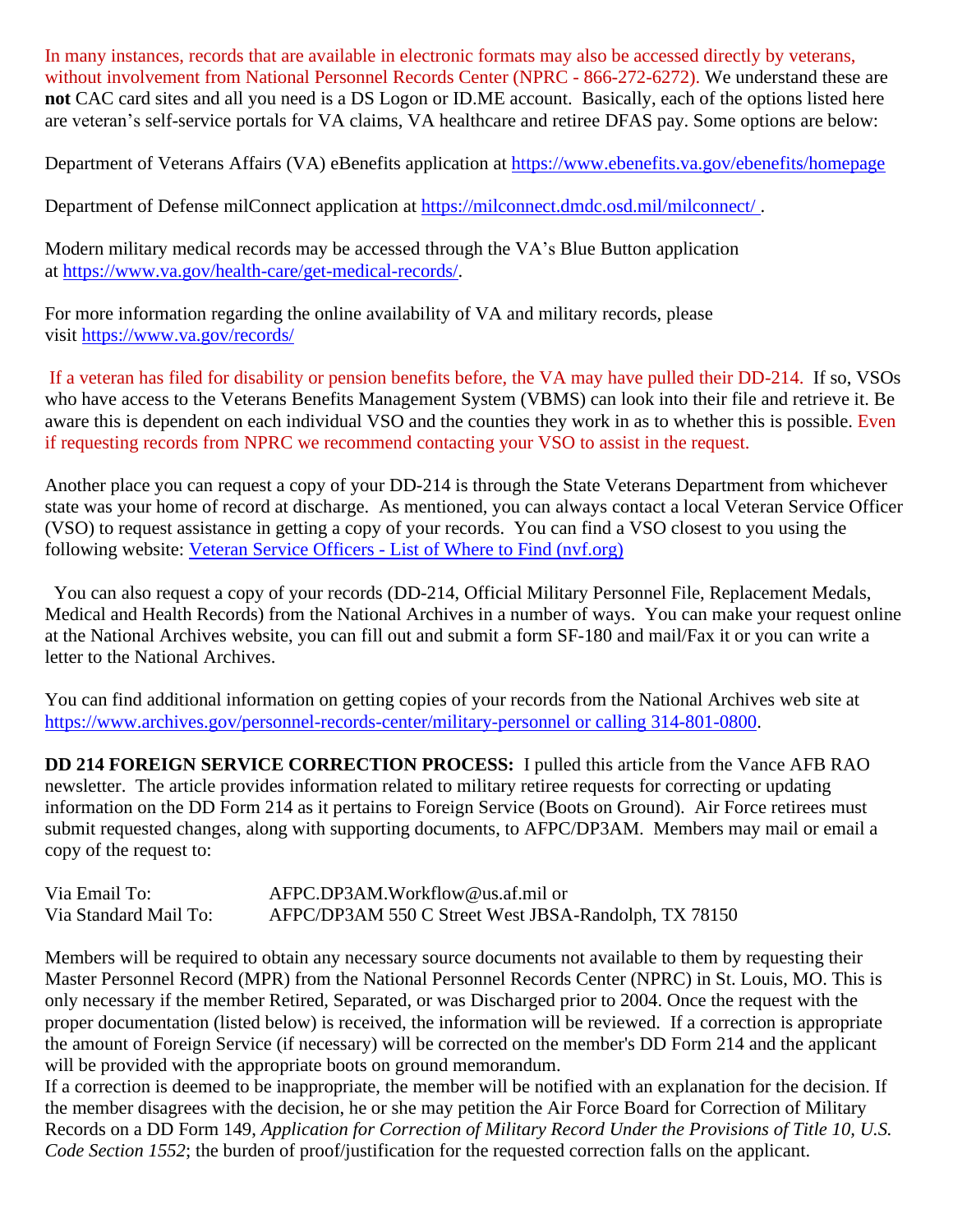#### **Acceptable Source Documents:**

Approved Decorations Performance Reports Certified Travel Voucher Letters of Appreciation with inclusive dates for service claimed Letters of Evaluation (LOEs)

**EBENEFITS WEBSITE:** The eBenefits Portal is an online resource for tools and benefits-related information for Wounded Warriors, Veterans, Active Duty Servicemembers, their families, and those who care for them. The President's Commission on Care for America's Returning Wounded Warriors established by Executive Order 13426 recommended the creation of a My eBenefits (a.k.a. eBenefits) web portal to provide the wounded, injured and ill service members/Veterans, their families and care providers a single sign-on, central access point to online benefits and related services. (Check on a claim status, get a DD-214, get a VA Home Loan Certificate of Eligibility, etc) eBenefits is located at [www.ebenefits.va.gov.](http://www.ebenefits.va.gov/) Before you can access and use eBenefits you must be listed in the Defense Enrollment Eligibility Reporting System (DEERS) and have a DS Logon. Service members can access eBenefits with a DS Logon or Common Access Card (CAC). You can choose from two levels of registration: DS Logon Level 1 (Basic) or DS Logon Level 2 (Premium). If you are a veteran and have no DEERS info you must contact the VA to get your login information. For more information on creating an account see [ebenefits.pdf \(uscg.mil\)](https://www.dcms.uscg.mil/Portals/10/CG-1/cg111/docs/TAP/ebenefits.pdf?ver=2017-03-06-144849-590)

**REPORTING THE DEATH OF A RETIREE TO DFAS ONLINE:** DFAS has re-introduced the option to report the death of a retiree online. To use the online Notice of Death option, click on the link at the top of the Retired Military & Annuitants main page, which is located at https://www.dfas.mil/retiredmilitary.html. This will take you to a form where you will enter all of the pertinent information. When reporting a retiree's death, be sure to have the following information available:

- Retiree's full name
- Retiree's SSN
- Retiree's date of death
- Cause of death
- Marital status (if married, the wedding date)

The form also asks for your name, address, phone number and email address. If you are completing this form on behalf of someone else, such as the spouse or child of the deceased retiree, please use the contact information of the person you are helping to make the report. Updates on the status of the claim will be sent to the email address provided, including an email verifying that the notification was received. If you need any assistance you can always contact the Buckley AFB Casualty Assistance Representative, Loretta Lopez, at 720-847-6946.

**STATE VA BENEFITS:** Everyone knows about the federal benefits available to veterans, but did you know many *states* also offer great benefits to their veterans? State benefits range from free college and employment resources to free hunting and fishing licenses. Most states also offer tax breaks for their veterans and specialized license plates, some states even provide their veterans with cash bonuses just for serving in the military. A handy summary of the benefits each state and territory offers can be found here: [https://militarybenefits.info/state](https://militarybenefits.info/state-veterans-benefits/)[veterans-benefits/](https://militarybenefits.info/state-veterans-benefits/) There may be a benefit available to you or your family that you didn't know about! Other Federal VA benefit numbers: life insurance 800-669-8477; status of headstones and markers, 800-697-6947; special issues such as Gulf War/radiation/Agent Orange/Project Shad call 800-749-8387; and GI Bill and education matters call 888-442-4551. Visit the Federal website at [www.va.gov/](http://www.va.gov/) for more info.

**DENVER VA REGIONAL BENEFITS OFFICE HOURS & LOCATIONS:** *Do you have a question about your VA Benefits? Compensation Claim, Pension Claim, Aid and Attendance, Appeals, survivor and burial benefits, Home Loans, Employment, or Education*  The *VBA* Office in the Rocky Mountain Regional VA Medical Center is holding office hours: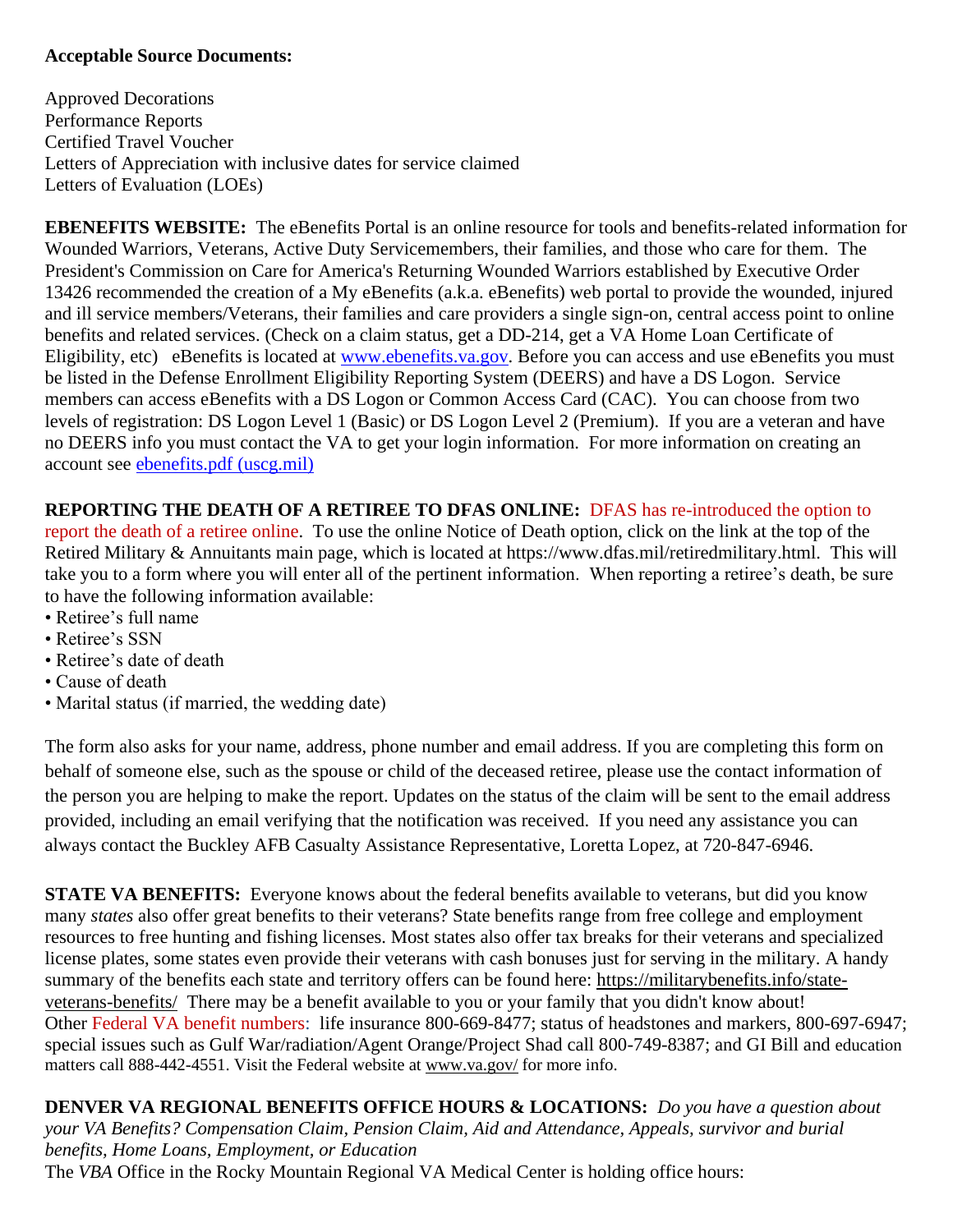Office Hours: Monday - Friday, 8:30 a.m. to 4 p.m. (last appt. at 3:30 p.m.) Phone: [\(800\) 827-1000](https://www.google.com/search?source=hp&ei=1bIFXOnJLePk8APkxJfIDw&q=denver+va+regional+benefits+office+phone+number&oq=Denver+va+regional+benef&gs_l=psy-ab.1.1.0i22i30l4.1057.7073..9944...0.0..0.148.2902.2j23......0....1..gws-wiz.....0..0j0i131j0i10.2DXy9-Yewu0) Location: Rocky Mountain Regional VA Medical Center Veterans Benefits Administration (VBA) 1700 North Wheeling Street Aurora, CO 80045 Sign up to meet with a counselor in the Pharmacy waiting room.

 We also have a Veterans Affairs Office on Buckley SFB in Bldg 606 with Benefits Advisors (Mr Tyrone Groce & Ms Deloris Evans) who can normally be reached at 720-847-4838 from Mon-Fri 0800 - 1600.

**LOCAL ID CARD RENEWAL LOCATIONS:** While you need to verify who is still operating and their hours of operation during the pandemic, below are **locations** where you can get an ID card.

MPF at Buckley AFB (Bldg 606 on 18401 E A-Basin Ave) - by appointment only. You can call them at 720-847- 4357 to schedule an appointment.

ANG at Buckley AFB (18860 E Breckenridge Ave, Hangar 801, Rm N224) - Call 720-847-9295, closed Monday.

NAVOPS Space Ctr at Buckley AFB (7 N Snowmass St, Bldg 1301) - you can call 720-847-7808, Closed Monday

CO HQ Army NG in Centennial (6848 South Revere Pkwy) - you can call 720-250-1315, Closed on Monday.

NOAA Facility in Boulder (Skaggs Bldg, Rm GB515 - 325 Broadway) - you can call 303-497-6119, open Mon-Wed-Fri by appointment only.

**GRAY AREA RESERVISTS:** We get quite a few calls in the RAO from Gray Area Reservists approaching 60 who have questions regarding the processing of their retirement package, when they can anticipate their first pension check, what they need to do regarding Tricare, etc. Below is some POC information for Guard/Reserve members from the various services. We can also provide you with a copy of DoD Fm 2656 (current version is Oct 2018) if you are having trouble downloading it.

#### *Air Force Guard/Reserve:*

 Air Reserve Personnel Center (ARPC): <https://www.arpc.afrc.af.mil/retirement/>or 1-800-525-0102. If you experience trouble reaching ARPC with this number, please get in touch with us and we will use our back-channel contacts at ARPC to try and assist. ARPC encourages retirees to file retirement packages using a MyPers account. There is a retirement application status bar in MyPers so applicants can track the status of their submitted package. Instructions on the status bar can be found at:

[https://www.arpc.afrc.af.mil/Portals/4/Documents/Retirement%20application%20status%20bar%20instructions.pd](https://www.arpc.afrc.af.mil/Portals/4/Documents/Retirement%20application%20status%20bar%20instructions.pdf?ver=2019-11-20-120624-723×tamp=1574269784796) [f?ver=2019-11-20-120624-723&timestamp=1574269784796](https://www.arpc.afrc.af.mil/Portals/4/Documents/Retirement%20application%20status%20bar%20instructions.pdf?ver=2019-11-20-120624-723×tamp=1574269784796)

#### *Army Guard/Reserve Personnel in CO*

88<sup>th</sup> Readiness Division Retirement Services Office (RSO) - 60 South O Street, Ft. McCoy, Wisconsin 54656 608-388-7448/9321 or DSN 280-0596. Locally, Mr. Randy Stroud (1SG, Ret) is the Retirement Services Officer (RSO) for the Army National Guard, but he can assist with Reserves. He can be reached at 720-250-1341. <http://soldierforlife.army.mil/retirement/reserve-component-retirement-services>

*Navy Guard/Reserve Personnel* PERS-912: 1-866-827-5672 or 1-833-330-6622 [https://www.public.navy.mil/bupers-npc/support/retired\\_activities/Pages/default.aspx](https://www.public.navy.mil/bupers-npc/support/retired_activities/Pages/default.aspx)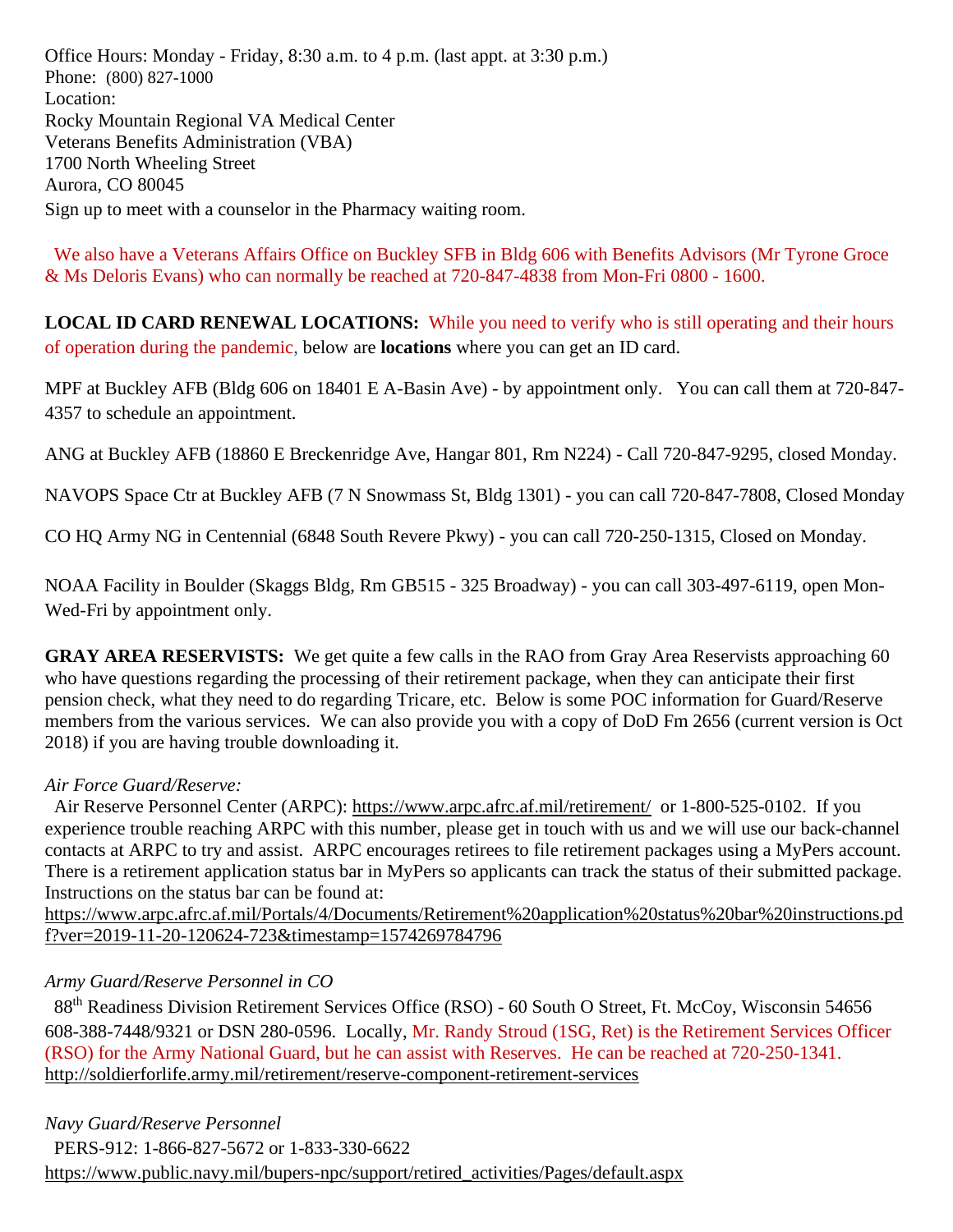The Navy also has a MyNavy Career Center website at [https://www.public.navy.mil/bupers](https://www.public.navy.mil/bupers-npc/organization/npc/MNCC/Pages/default.aspx)[npc/organization/npc/MNCC/Pages/default.aspx](https://www.public.navy.mil/bupers-npc/organization/npc/MNCC/Pages/default.aspx) or you can call 1-833-330-6622 for assistance.

## *USMC Reserve Personnel*

MMSR-5 Reserve Retirement & Separation Section: 703-784-9306/9307

### *Coast Guard Reserve Personnel*

 National Retiree Help Desk Hotline (unless it is a pay related issue): 1-833-224-6743 - For pay related issues call 1-800-772-8724 or 785-339-3415 [https://www.dcms.uscg.mil/Our-Organization/Assistant-Commandant-for-Human-Resources-CG-1/Retiree-](https://www.dcms.uscg.mil/Our-Organization/Assistant-Commandant-for-Human-Resources-CG-1/Retiree-Services-Program/)[Services-Program/](https://www.dcms.uscg.mil/Our-Organization/Assistant-Commandant-for-Human-Resources-CG-1/Retiree-Services-Program/)

## *Colorado Transition Assistance Advisor (TAA)*

 This office assists Service members in accessing Dept of VA health care services & benefits. The TAA initiative was started in May 2005 when the National Guard Bureau (NGB) signed a MoA with the VA. Amy Eagen - 720-250-1173 (works Tues-Fri)

**MyPay ADDRESS CHANGE:** The simplest and quickest solution for updating your mailing address is through myPay, using the online account management system. For any questions or concerns regarding myPay, call 888- 332-7411 (option 5) for a customer service representative. Both retirees and annuitants may call DFAS Retired and Annuitant Pay at 800-321-1080. If you call MyPay have your banking information available - you may need **routing and account information** before they will talk with you.

**MAIL OPTION**: Please include: both your old and new mailing address, effective date for the new address, your name, social security number and signature with date on your request. For retirees, use the address below:

DFAS U.S. Military Retired Pay 8899 E 56th Street Indianapolis, IN 46249-1200 Or FAX DFAS Retired Pay at 800-469-6559

If you are an annuitant, please mail your request to:

DFAS U.S. Military Annuitant Pay 8899 E 56th Street Indianapolis, IN 46249-1300 Or FAX DFAS Annuitant Pay at 800-982-8459

**LIFE CHANGING EVENT? KEEP DFAS INFORMED**: Ensuring your retired pay comes to you accurately and on time is the primary goal at DFAS. To do this, they need your help to keep your account up to date. *Keeping your account up to date includes making sure your mailing address, banking information, allotments, tax withholding status, and your beneficiary choices are current. Be sure to report any c*hange of life events as soon as they happen. These life-changing events include:

- Marriage
- Divorce
- Death of a spouse or child
- Birth or adoption of a child

Some changes, especially those regarding SBP, have a one-year time limit, so it is very important that DFAS is notified of life-changing events when they happen. When you notify them, be sure to include supporting documents, such as birth or marriage certificates. Keeping your contact information updated is also key to staying